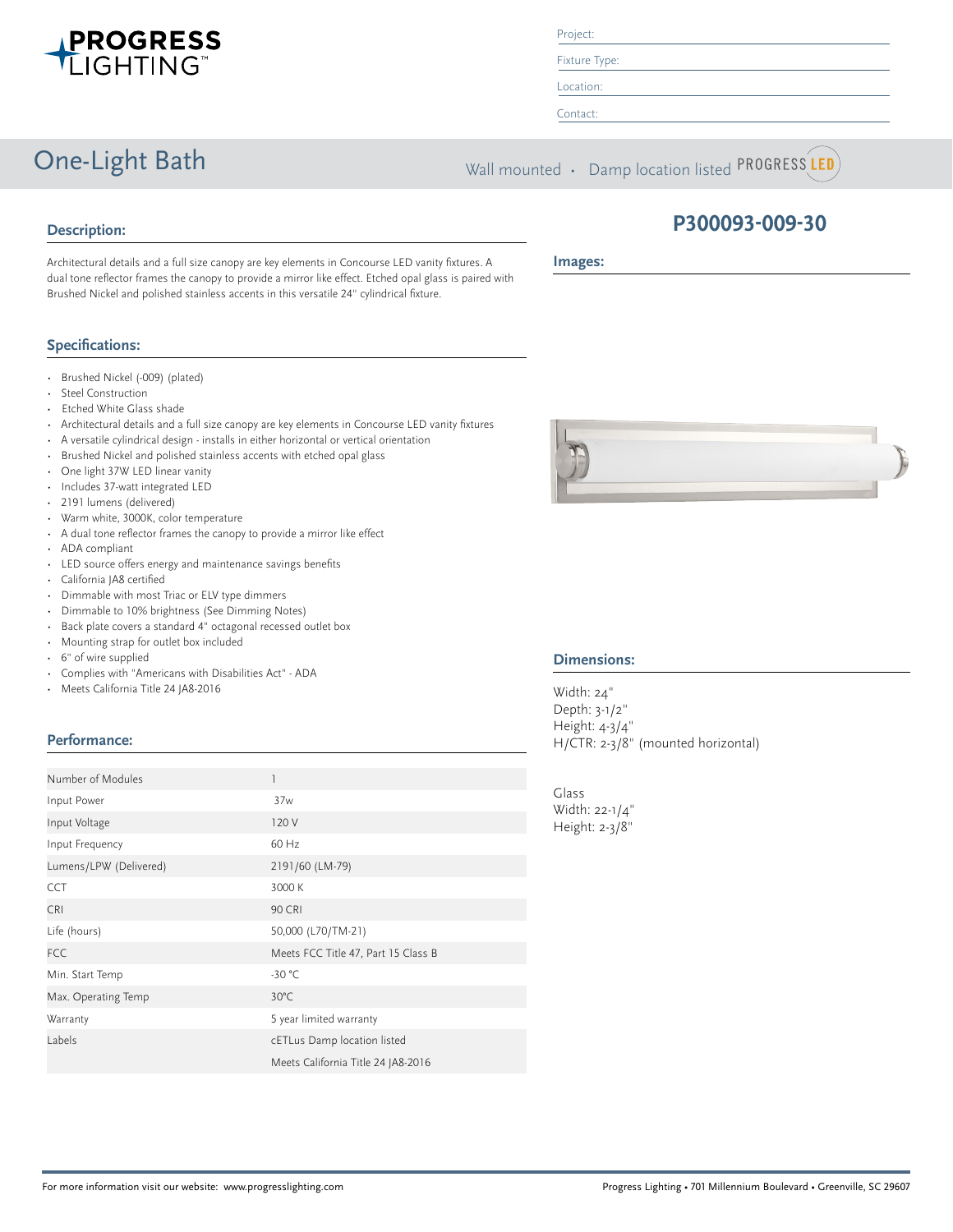

# One-Light Bath Wall mounted • Damp location listed PROGRESS LED

## **Photometrics:**

## **P300093-009-30**

| <b>ELECTRICAL DATA</b> | P300093-009-30                      |
|------------------------|-------------------------------------|
| Input Voltage          | 120 V                               |
| Input Frequency        | $60$ Hz                             |
| Input Current          | 0.308 A                             |
| Input Power            | 37                                  |
| Power Factor           | Greater than 0.90                   |
| <b>THD</b>             | $<20\%$                             |
| <b>FCC</b>             | Meets FCC Title 47, Part 15 Class B |
| Operating Temperature  | $-30 °C$ to 30°C                    |
| Dimming                | Yes*                                |

\*See Dimming Notes for more information

#### **P300093-009-30**

**REPORT NUMBER:** 17.03021 **PAGE:** 4 OF 9 LED Light Engine: 3000 K 90 CRI System Wattage: 37 Fixture delivered lumens: 2191 Fixture Efficacy: 60 Spacing Criteria:





|                | <b>CANDELA DISTRIBUTION</b> |     |      |              |              | ZONAL LUMEN SUMMARY |     |                         |              |               |
|----------------|-----------------------------|-----|------|--------------|--------------|---------------------|-----|-------------------------|--------------|---------------|
|                | <b>CANDELA DISTRIBUTION</b> |     |      |              | <b>FLUX</b>  |                     |     | ZONE                    | LUMENS       | %FIXT         |
|                |                             | 0.0 | 45.0 | 90.0         | 135.0 180.0  |                     |     | $O-3O$                  | 200          | 9.3           |
|                | $\mathbf 0$                 | 249 | 249  | 249          | 249          | 249                 |     | $O - 4O$<br>$O-6O$      | 336<br>640   | 15.6<br>29.8  |
|                | 5                           | 261 | 257  | 248          | 240          | 237                 | 24  | $O - 9O$                | 1065         | 49.5          |
|                | 15                          | 284 | 269  | 239          | 218          | 210                 | 69  | 90-120                  | 435          | 20.2          |
|                | 25                          | 305 | 277  | 223          | 191          | 180                 | 108 | 90-130                  | 594          | 27.7          |
| 'n,            | 35                          | 326 | 279  | 200          | 158          | 133                 | 136 | 90-150                  | 892          | 41.5          |
|                | 45                          | 349 | 280  | 171          | 113          | 82                  | 151 | $90 - 180$<br>$0 - 180$ | 1085<br>2150 | 50.5<br>100.0 |
| $\mathbf{S}^*$ | 55                          | 371 | 280  | 137          | 66           | 27                  | 153 |                         |              |               |
|                | 65                          | 390 | 282  | 99           | 15           | L                   | 148 |                         |              |               |
|                | 75                          | 398 | 282  | 59           | $\mathbf{2}$ | I.                  | 144 |                         |              |               |
|                | 85                          | 378 | 266  | 17           | $\mathbf{2}$ | ı                   | 133 |                         |              |               |
|                | 90                          | 364 | 251  | $\mathbf{2}$ | $\mathbf{2}$ | L                   |     |                         |              |               |
|                | 95                          | 379 | 268  | 18           | $\mathbf{2}$ | ı                   | 134 |                         |              |               |
|                | 105                         | 404 | 290  | 62           | $\mathbf{2}$ | ı                   | 147 |                         |              |               |
|                | 115                         | 404 | 292  | 105          | 15           | L                   | 154 |                         |              |               |
|                | 125                         | 385 | 293  | 145          | 64           | 27                  | 159 |                         |              |               |
|                | 135                         | 365 | 294  | 182          | 112          | 79                  | 157 |                         |              |               |
|                | 145                         | 342 | 294  | 209          | 159          | 135                 | 141 |                         |              |               |
|                | 155                         | 321 | 293  | 204          | 192          | 180                 | 110 |                         |              |               |
|                | 165                         | 301 | 284  | 174          | 214          | 211                 | 66  |                         |              |               |
|                | 175                         | 203 | 189  | 154          | 161          | 122                 | 17  |                         |              |               |
|                | 180                         | 83  | 140  | 165          | 143          | 87                  |     |                         |              |               |
|                |                             |     |      |              |              |                     |     |                         |              |               |